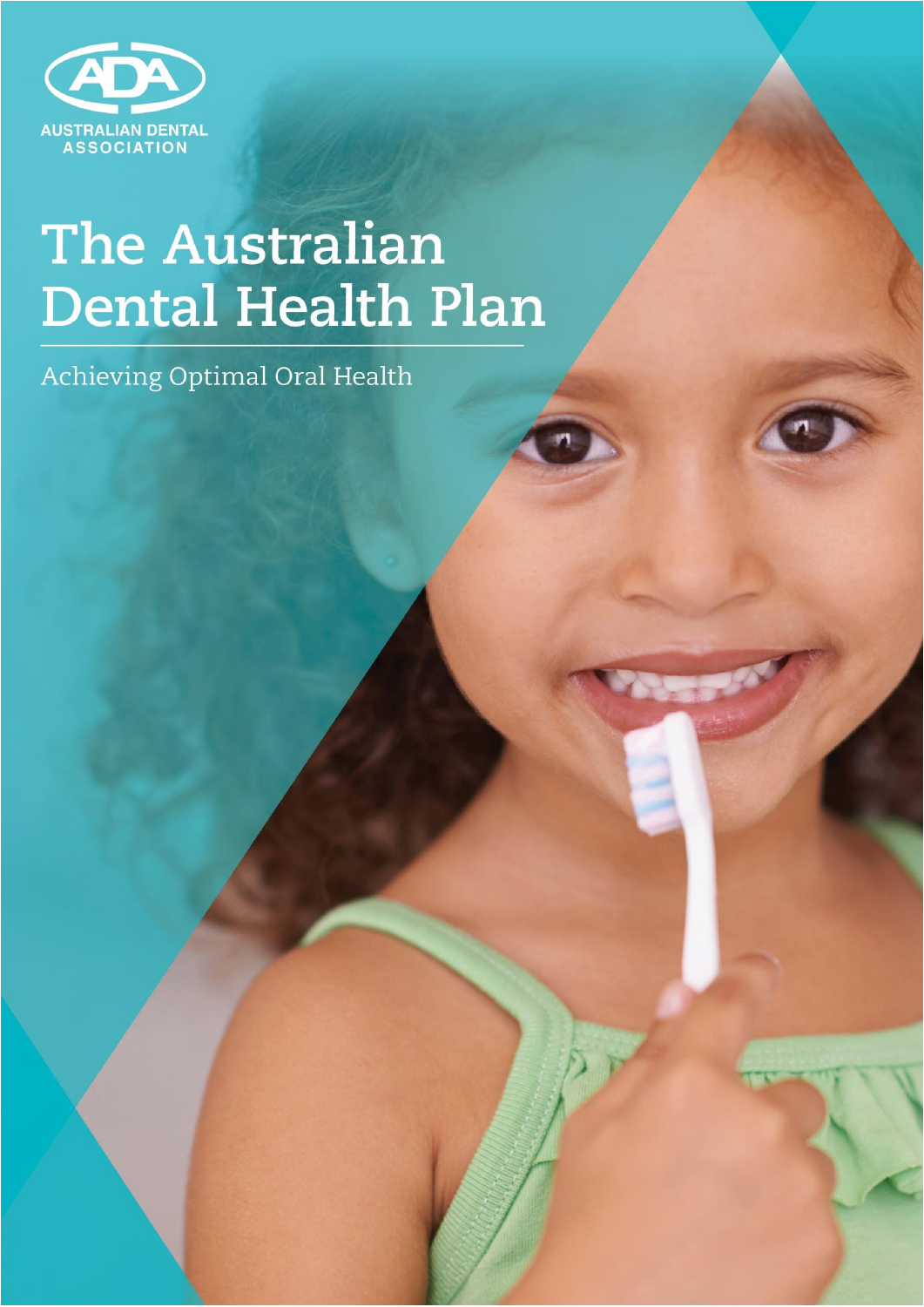## **Objectives**

The Australian Dental Health Plan outlined in this paper is the Australian Dental Association (ADA)'s vision for the Commonwealth Government's involvement in the delivery and funding of dental care in Australia.

The ADA is an organisation of dentists which has as its aims the encouragement of the health of the public and the promotion of the art and science of dentistry.

## **Background**

#### Australia's Oral Health

Oral health is fundamental to overall health and all Australians should be able to achieve optimal oral health. However, despite improvements in the last 20 – 30 years, there is still evidence that many in the community have less than optimal oralhealth. Many are reported to spend excessive periods – sometimes years – waiting to receive only basic dental care in our public health system.

According to the Australian Institute of Health and Welfare (AIHW) report, *Oral health and dental care in Australia: Key facts, figures trends 2014:*

- Half of six year old children and 12 year olds have experienced some tooth decay;
- Around three in ten Australian adults have untreated tooth decay;
- Over 50% of Australians over the age of 65 years have gum disease or periodontitis; and
- Over 20% of Australians over the age of 65 years have complete tooth loss.

Compared to younger Australians, older people have higher rates of tooth decay and tooth wear.

Common risk factors affecting general health such as high sugar diets, poor oral hygiene, smoking and excessive alcohol intake also apply to dental health. These same risk factors are associated with obesity, diabetes, cancer, heart disease and respiratory diseases.<sup>1</sup>

The correlation between lifestyle and behavioural factors and increased risk of tooth decay, periodontal disease, oral infections, oral cancer and other oral conditions are well known and indicate the need to adopt an integrated approach to the promotion of both oral and general health.<sup>2</sup>

Australia needs a dental healthcare system that is able to ensure all Australians can have access to equitable, timely and appropriate oral healthcare.

Dentists understand the oral health needs of the population and what is required to meet existing gaps in service delivery.

## Current Commonwealth Government involvement

At the Commonwealth level, there are a number of Australian Government dental schemes in operation. These include the Commonwealth's Child Dental Benefits Schedule (CDBS), Cleft Lip and Palate Scheme and the Department of Veterans Affairs Scheme. This paper primarily seeks to modify the CDBS to aid in the delivery of care to wider in need sectors of the community.

<sup>1</sup> Travis P., Bennett et al., 'Overcoming health-systems constraints to achieve the Millennium Development Goals', *Lancet*, September 4 2004, Vol 364, 900 – 906.

<sup>2</sup>Sheiham A., Watt RG, 'The common risk factor approach: a rational basis for promoting oral health', *Community Dent Oral Epidemiol*, Dec 2000, Vol 28, 6, 399 – 406; and Rogers, J.G, *Evidence–based oral health promotion resource,* Prevention and Population Health Branch, Department of Health, Government of Victoria, 2011, 42.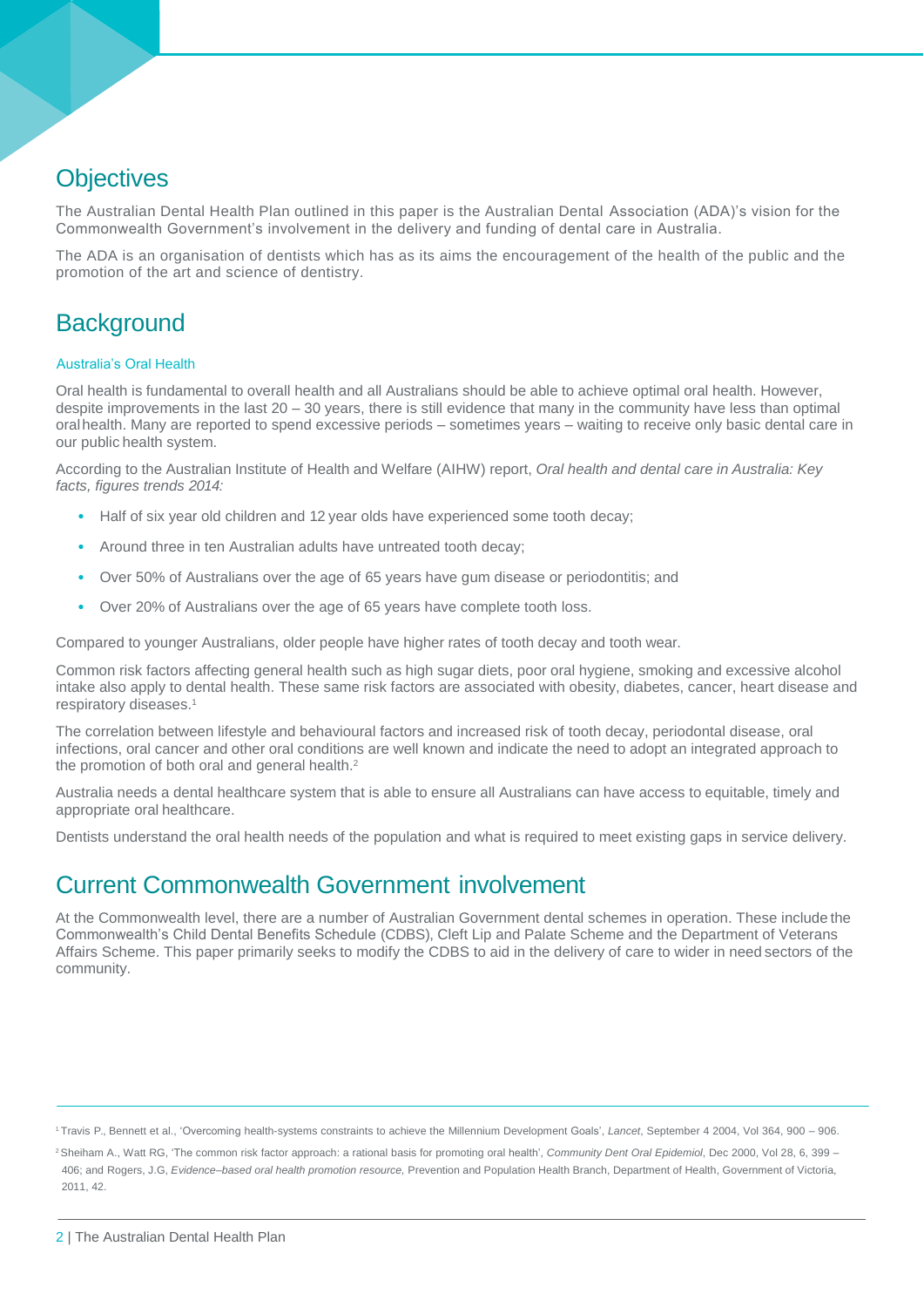# Current national dental expenditure

According to the latest AIHW report, *Health Expenditure in Australia 2013-14*, in 2013-14, total expenditure on dental health care was estimated at \$8.706b. Governments at all levels contributed \$2.2b of this amount. After medication expenses, dental care costs are an individual's next largest health expense.



## The Australian Dental Health Plan (ADHP)

Australia needs a dental healthcare system that is able to ensure all Australians can have access to equitable, timely and appropriate oral healthcare. The model that will be outlined closely reflects the CDBS but provides for some modifications that will create a uniform effective model for all schemes that are implemented.

The ADA has designed an Australian Dental Health Plan (ADHP) which will deliver this by:

- 1. Providing a system that utilises programmes that are based on a universal set of administrative rules and regulations;
- 2. Allowing for the gradual development of programmes that provide assistance to access dental care for targeted eligible populations that have demonstrated dental needs;
- 3. Providing quality care to these target populations on an equitable, efficient and sustainable basis;
- 4. Addressing the risk factors that lead to poor oral and general health; and
- 5. Bringing Australia into alignment with World Health Organisation (WHO) global oral health targets and ensures the goals of the National Oral Health Plan are met.<sup>3</sup>

Whereas existing and previous Australian Government dental schemes in Australia varied from scheme to scheme in the type of services offered, administrative and eligibility requirements as well as funding, the ADHP will have:

- A common schedule and set of treatment descriptors for eligible dental services;
- A specified and manageable budget with the imposition of Annual Monetary Limits (AML);

<sup>3</sup>At the time of publishing the National Oral Health Plan 2015-2024 has not been released however this is expected to occur in the near future see also Rogers, J.G. *Evidence–based oral health promotion resource,* Prevention and Population Health Branch, Department of Health, Government of Victoria, 2011, 42.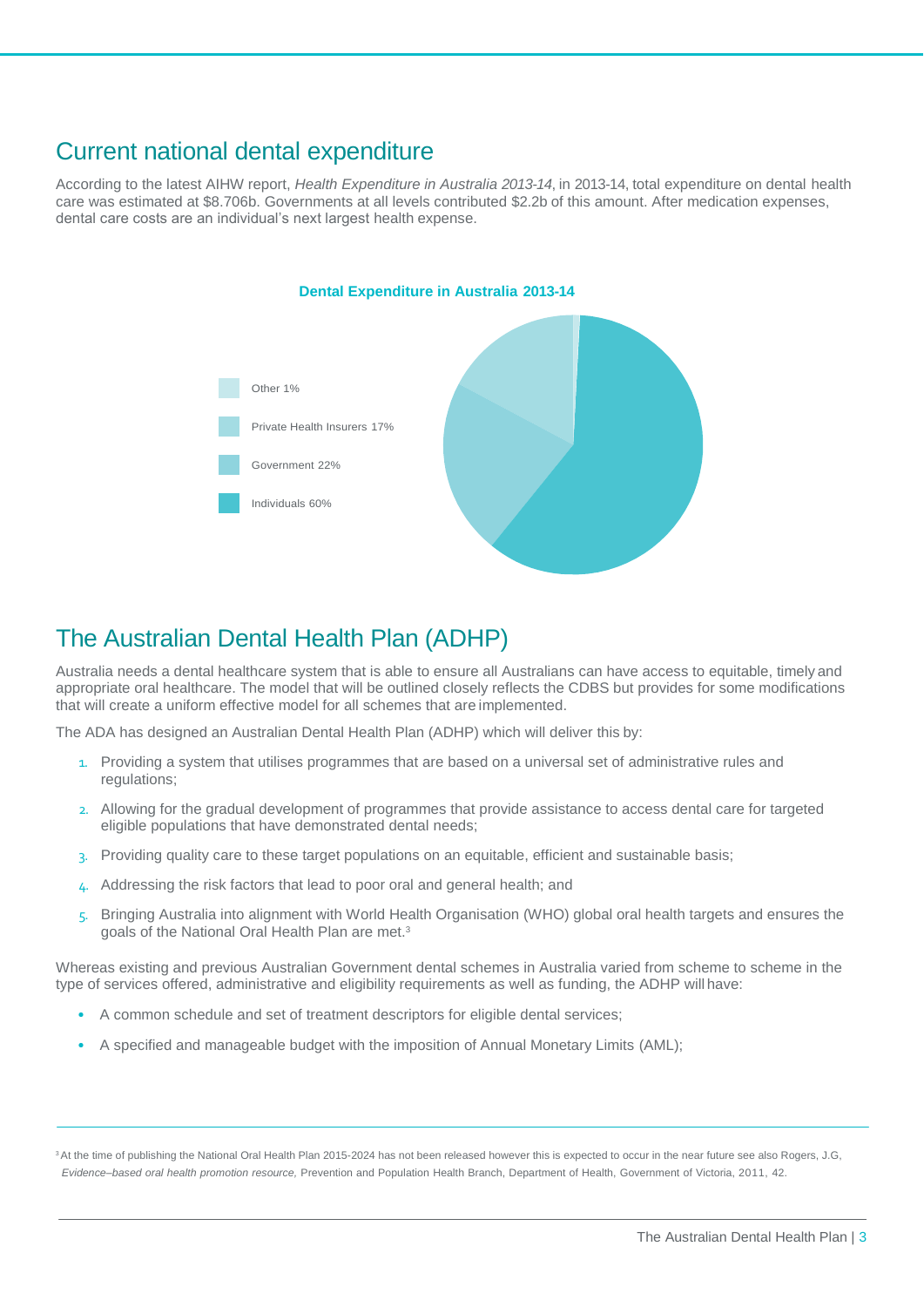- Measurable outcomes:
- Consistent eligibility criteria and terminology; and
- A common fee schedule.

The creation of a universal model will reduce administration levels and improve the efficiency of all schemes that operate under the model.

Eligibility for treatment under the various schedules will be determined by the factors that address the particular group to be targeted.

Determination of eligibility could be recorded through an encryption process on the Medicare Card or a stand-alone ADHP card. Patient eligibility and the balance of any AML entitlement will be available to the patient and health care provider by swiping the card through processes such as Eclipse PKI technology or web claims.

# Australian Dental Health Plan Principles

The ADHP will adopt the following principles for each Scheme that is created under the model:

- Eligibility criteria will be determined by the Australian Government and encrypted onto an ADHP Card;
- Administration will be through the Department of Health/Department of Human Services with funding provided by an amendment to the *Dental Benefits Act 2008* to suit each programme;
- Utilisation of the full dental team within their scope of practice;
- Utilisation of both private dental practitioners through their clinics and public sector clinics;
- Utilisation of a common schedule and glossary of dental terms using the ADA Schedule of Dental Services and Glossary;<sup>4</sup>
- Rebate levels to be set at the Treasury scale of fees (such as those used for the DVA Scheme) which will be known as the Dental Benefit Schedule (DBS);
- Opportunity for participating private dentists to be able to bulk bill or charge usual and customary fees with a copayment through a rebate system that parallels Medicare;
- Public clinics must bulk bill:
- Prior approval to be obtained by the treating dentist for complex treatments;
- AML to be applied;
- Annual DBS review of scale of fees commensurate with the Health CPI as calculated by the Australian Bureau Statistics:
- Differential Fees for GP and Specialist Dentists; and
- Covers dental services delivered in private and public clinics as well as dental services delivered in hospitals.

<sup>4</sup>The Australian Dental Association (ADA) has developed this publication in conjunction with all sectors of the profession, private health insurers and all levels of government. It is The Australian Schedule of Dental Services and Glossary (ADA Schedule), currently in its 10th Edition. This document was first created in 1986 and serves as the definitive and universally accepted coding system of dental treatment and is endorsed by the National Centre for Classification in Health (NCCH). Similar to the Medicare Benefits Schedule it lists dental treatments and allocates a number for each service.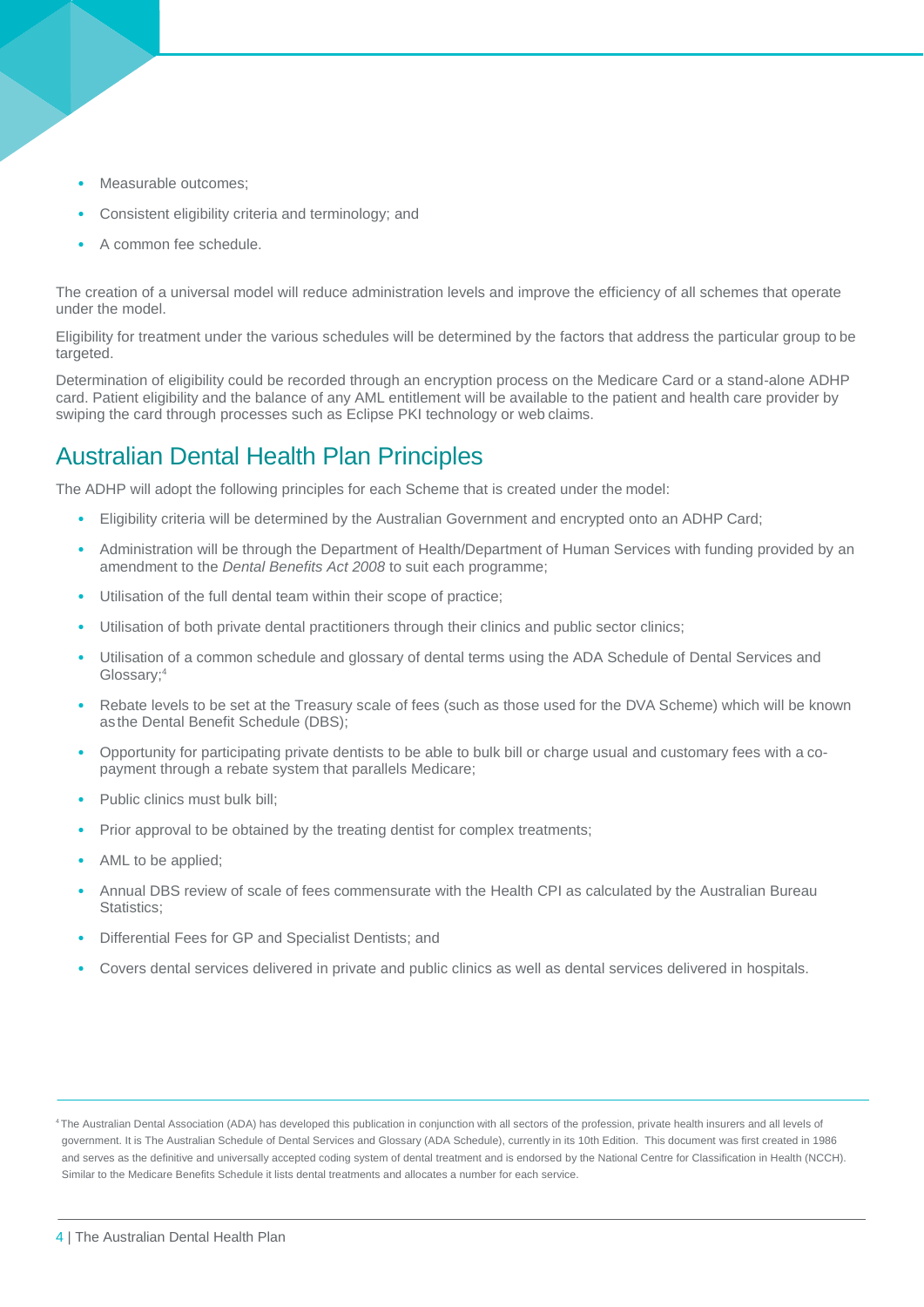# Eligibility for the ADHP

Eligibility for each facet of the ADHP will be determined by the Australian Government. Each segment will focus on a demographic identified by the Australian Government which it considers in need of assistance to access dental care.

As of June 2013, there were approximately 4.5 million health care concession cards issued to Australians.

The ADHP envisages that the eligible population for each scheme developed would primarily be all concession card holders and their dependents. Most health care cards are issued for a period of 12 months which allows for continual reassessment of eligibility for dental care under the ADHP. Additionally each scheme as detailed later in this paper would have its own specific eligibility requirements that will identify a targeted group in need of assistance to be addressed by that particular scheme.

These targeted schemes could be introduced incrementally as need or demand may determine.

Examples of such additional requirements for eligibility may be adults in a particular age group, or certain sectors of the community such as Aboriginal and Torres Strait Islanders, or patients with complex special needs or Australians from remote and very remote communities.

## Targeted Schedules

What follows are some recommendations for modifying the CDBS and some recommendations as to similarly targeted schemes for other sectors of the community.

#### 1 - Child Dental Benefits Schedule (CDBS)

The existing CBDS is the foundation model upon which the ADHP is based. The CDBS's wide adoption and reasonably high uptake, for such schemes, by the community and the dentist profession demonstrates the need for governments to provide assistance for dental care to this cohort of the population, children. Its introduction has laid a strong framework that can be further built upon. Directing a focus to this age group was and will continue to be a sound investment in Australia's long term dental health. Early intervention and education provides a sound base for the future.

It is worthy to note that in the last review of the CDBS it was reported that approximately 96% of patients serviced under the Scheme were charged at the rebate level or bulk billed.

Continued and increased support to disadvantaged children is essential if demand for dental care in the future is to be reduced.

To ensure consistency across the CDBS and future schemes based upon the ADHP, a number of additional conditions should be introduced to improve the effectiveness of this Scheme and each new programme.

The recommended improvements to the existing CDBS are:

- Access to a full range of services with a greater emphasis on prevention to be incorporated;
- The AML remain at a figure to be determined but reflect the current costs of dental services and the needs of the sector being targeted;
- An incentive payment of a 50% increase in rebate payable for specified items for prevention (e.g. application of topical fluoride to all school age children in non-fluoridated water region;
- As oral health levels vary markedly across Australia with dental health need being more pronounced for disadvantaged groups, a 50% increase in the AML should be introduced where needed to meet the exceptional special needs of some sectors of the population such as:
	- a. Children of Aboriginal and Torres Island descent;
	- b. Children residing in remote and very remote regions (ABS Remote Area Classification RA4 & RA5); and
	- c. Children with disability and special needs.

5 *Interim report of the Reference Group on Welfare Reform to the Minister for Social Services*, June 2014.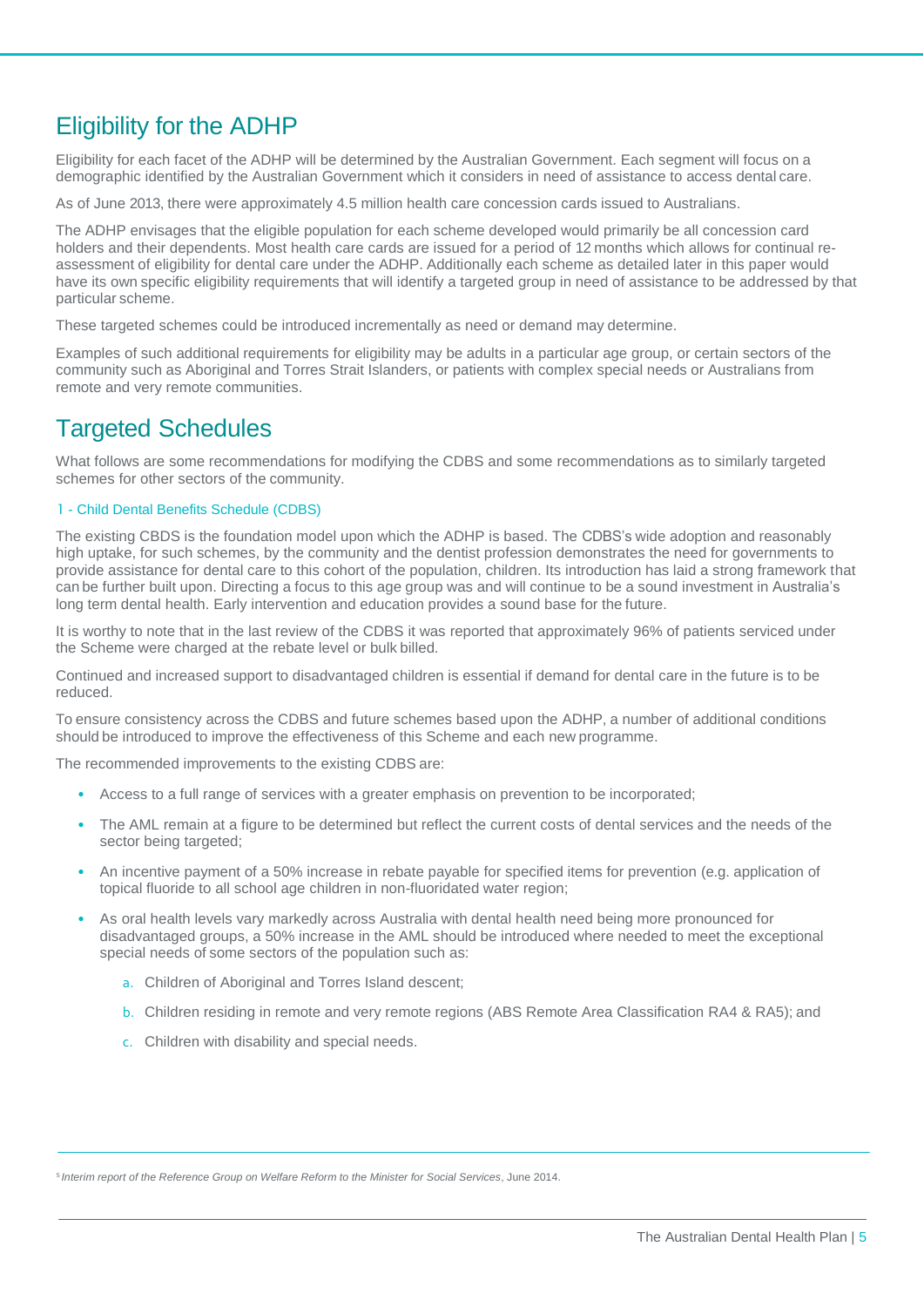- No AML for children eligible under Cleft Lip and Palate Scheme;
- Treatment under general anaesthetic be permitted with prior approval;
- Prior approval required to be obtained for certain identified schedule items;
- Eligibility be from 0-18 years of age; and
- Implementation of the scheme through a voucher or encrypted card system.

#### 2 – Pensioner/Elderly Dental Benefits Schedule (PEDBS)

It is expected that by 2056 there will be one in four people living in Australia over the age of 65 years and 1.8 million people will be over the age of 85 years. Increasing numbers of older people are retaining their natural teeth and by 2021 only 3% of the population will have complete tooth loss. This will result in high demand for recurrent dental care by the elderly.

The PEDBS will have:

- AML to be set at specific limit;
- Eligibility confined to a specific age group. E.g. 65+ years, and/or those in receipt of the aged pension or other criteria;
- Access to all services based upon the current edition of the ADA Schedule;
- Care under general anaesthetic permitted with prior approval;
- Due to specific issues that impact on the dental health of this cohort, increase by 50% the AML for groups such as:
	- » Elderly adults of Aboriginal and Torres Islanderbackgrounds;
	- » Elderly adults in Remote and Very Remote regions as per ABS Remote Area Classification RA4 & RA5;
	- » Elderly with disabled and special needs; and
	- » Elderly residents of aged care facilities.
- Prior approval be required for certain identified schedule items; and
- No co-payments for DVA eligible patients, i.e. mandatory bulk billing.

#### 3 - Adult Dental Benefits Schedule (ADBS)

There are many adults who suffer from disadvantage as a result of low income, unemployment or poor health. Low socioeconomic status is strongly correlated with poor oral health. People in this group rarely visit a dentist for preventive care and when they do attend, it is often only when a serious problem has developed.

On average Aboriginal and Torres Strait Islander people experience poor oral health earlier in their lifespan and in greater severity and prevalence than the rest of the population. Adults living in regional or remote areas have higher levels of tooth loss and more untreated decay.

All States and Territories offer some form of public dental care to eligible adults, however, infrastructure and the size of the dedicated dental workforce in these facilities vary considerably resulting in discrepancies in services provided and long waiting times for treatment. Considerable impact was made on waiting lists when additional funds were available for dental careunder the National Partnership Agreements (NPAs) between the Commonwealth and the States and Territories. Most jurisdictions used the additional monies provided under the NPAs to purchase services from private sector dentists that are in oversupply and will continue to be in oversupply for many years as confirmed by Health Workforce Australia. This is a long term sustainablemodel for dental service provision.

NPA funding should be made available for use under an Adult Dental Benefits Schedule (ADBS), which would adopt the key elements of the CDBS.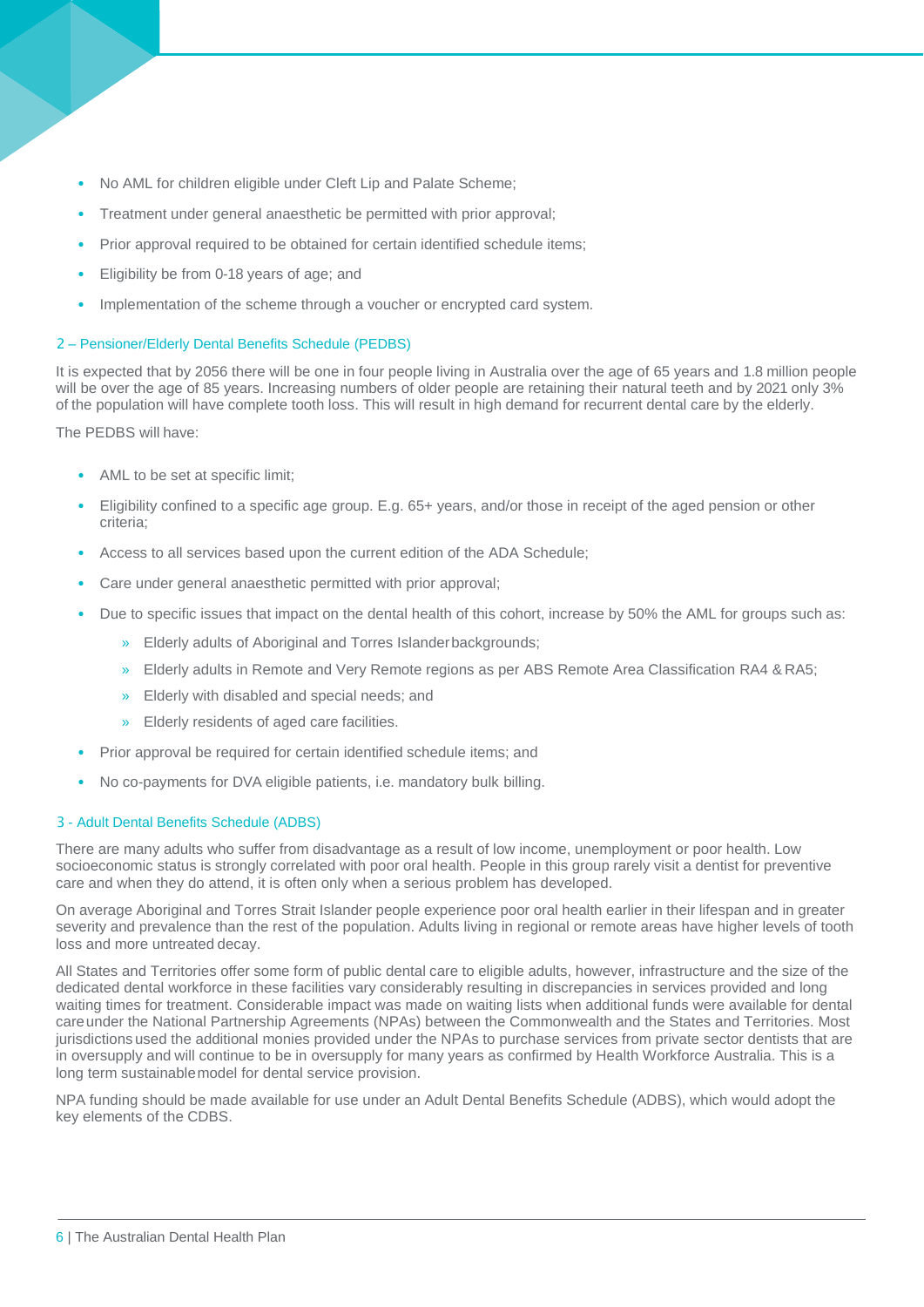The ADBS scheme would have:

- Eligibility limited to 18-65 years of age;
- Means testing or targeting criteria to apply;
- Access to all services based upon the current edition of the ADA Schedule and Glossary;
- AML be imposed as determined appropriate;
- Care under general anaesthetic be permitted with prior approval;
- Increase by 50% the AML for adults:
	- a. Of Aboriginal and Torres Island background;
	- b. In Remote and Very Remote regions as per ABS Remote Area Classification RA4 & RA5; and
	- c. With significant disability and special needs.
- Prior approval for certain schedule items; and
- No co-payments for DVA eligible patients.

## Funding the ADHP

The extent of funding available under one or more of these schemes will be determined solely by the Australian Government, as it will be determining the eligibility criteria for benefits and the level of AML under the scheme.

Proposed funding options for the introduction of the ADHP components could include one or more of:

- 1. A 0.5% increase to the Compulsory Medicare Levy. The current 2% levy raises \$14.16 billion.<sup>6</sup> A 0.5% increase would raise an additional \$3.54 billion;
- 2. Modification to the 30% private health insurance rebate. In 2014-15 the rebate cost Government \$5.8 billion.<sup>7</sup> Allocation of a component of the savings achieved to the ADHP is suggested.
- 3. Allowing Private Health Insurance General Treatment cover to offset costs;
- 4. Introduction of a tax on the consumption of sugar. Taxes on soft drinks containing sugar have been introduced in other countries with success; and
- 5. Increase taxation of tobacco products.

### Adjunct Initiatives

To be fully effective, funding of dental care must be supported by immediate action to the following foundational areas of good oral health:

#### Foundation Area 1: Fluoridation

The therapeutic benefits of water fluoridation are unquestionable. Further supporting the scientific consensus, the National Health and Medical Research Council (NHMRC) has recently affirmed that the body of evidence proves that fluoridation is beneficial for reducing dental caries.<sup>8</sup> ADA will commit to the ADHP by assisting all governments to promote the fluoridation of water supplies and will ensure experts in fluoridation are made available for government consultation.

For each \$1 invested in water fluoridation, estimates of the savings in future dental treatment costs alone is \$67; with the greatest health benefits accruing to those who are most disadvantaged.<sup>9</sup>

With priority, the ADA through the ADHP will support all government initiatives to ensure all localities with 1,000 or more residents that have mains supplied (reticulated) water arefluoridated.

<sup>6</sup>The Commonwealth of Australia, *Budget Paper No. 1 2014-15*, section 9-20.

8 National Health and Medical Research Council, NHMRC Public Statement: The Efficacy and Safety of Fluoridation 2007, https:[//www.nhmrc.gov.au/\\_files\\_nhmrc/](http://www.nhmrc.gov.au/_files_nhmrc)\_ publications/attachments/eh41\_statement\_efficacy\_safety\_fluoride.pdf accessed 24-8-2015 11:00 AM.

<sup>7</sup>The Commonwealth of Australia, *2014-15 Department of Health Portfolio Budget Statements – Outcome 6* .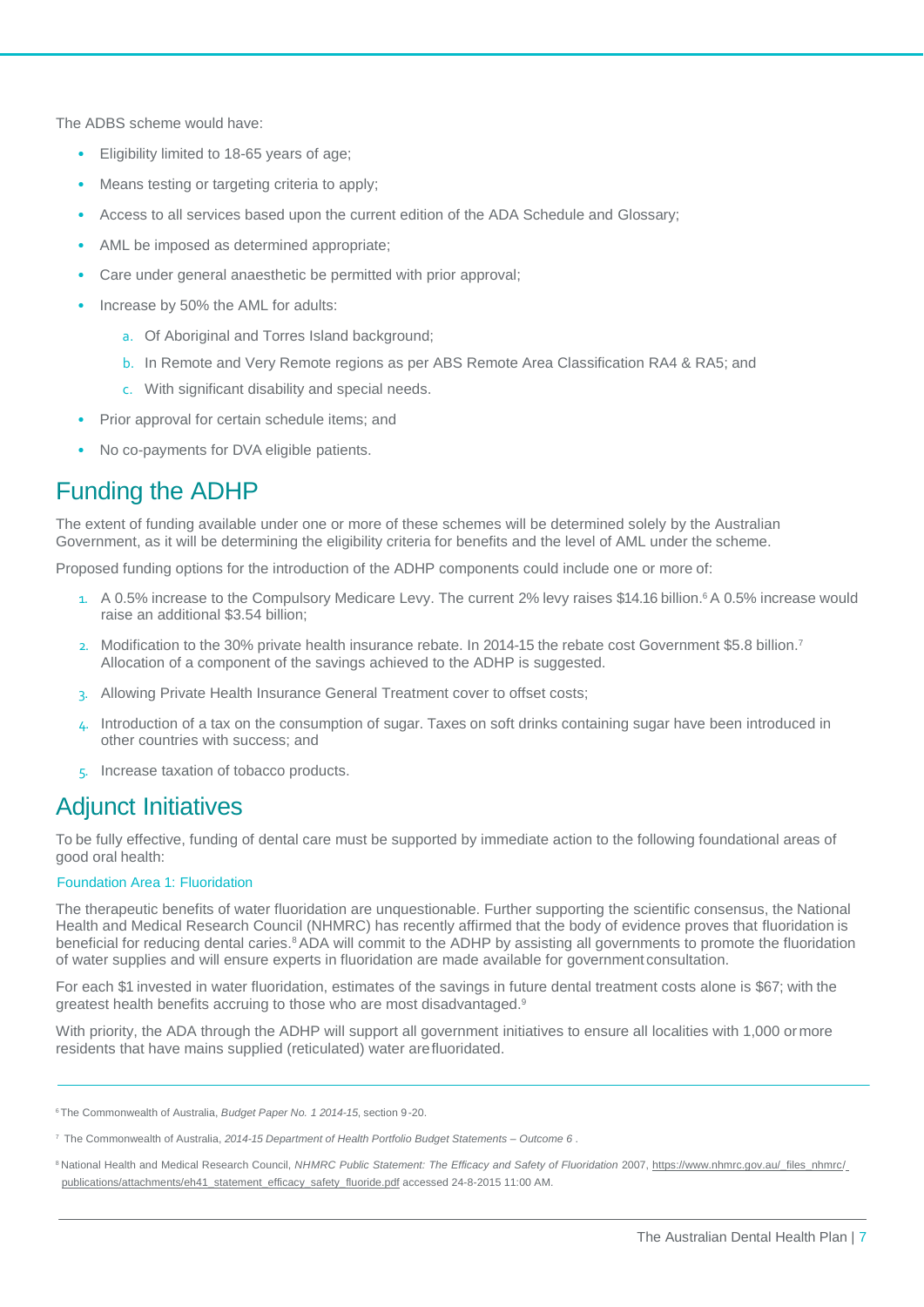Non-mains supplied localities should have subsidised alternative forms of fluoride made available to them. There should be an incentivised payment for topical fluoride application in non-fluoridated areas.

#### Foundation Area 2: Tobacco control

The detrimental effects of tobacco on general and oral health are well documented. Tobacco use harms nearly every organ of the body. Tobacco causes many diseases and reduces the health of smokers in general. It is the single most preventable cause of premature mortality and morbidity.

From the dental perspective, tobacco:

- Is an aetiological factor in the development of oral cancer, leukoplakia, erythroplakia and keratosis;
- Is an important risk factor in the development of periodontal disease;
- Contributes to greater levels of tooth loss;
- Contributes to development of acute ulcerative gingivitis;
- Contributes to xerostomia, abrasion and erosion;
- Causes increased staining of teeth;
- Delays wound healing; and
- Causes increased risk of failure in osseointegrated implants.

All of these factors add substantially to the cost of dental care and, if avoided, will achieve substantial savings. Timely cessation of smoking will usually allow the return toward relative good health.

As part of the ADHP, dentists would:

- 1. Educate the public on the adverse health implications of smoking and how to quit;
- 2. Implement suitable smoking cessation programmes to be integrated into dental practices; and
- 3. Support public awareness campaigns on the health issues related to smoking and other tobacco use.

#### Foundation Area 3: Dietary and sugar control

The role of dietary carbohydrates (especially monosaccharides and disaccharides) in the causation of dental caries is well established. The process of caries initiation consists of the uptake of simple carbohydrates by bacteria in the dental plaque to produce acids. The production of these acids causes the pH of dental plaque to fall below the critical level leading to demineralisation of tooth structure and subsequently to dental caries in susceptible individuals. The form, frequency and timing of sugar intake are significant in the initiation of the caries process.

While severe malnutrition is extremely rare in Australia, it can be associated with damage to the structure of teeth and their supporting tissues.

Causes of non-carious tooth structure loss include the exposure to acid from the consumption of soft drinks, sport drinks, fruit and fruit juices, wine, vinegar and chewable vitamin tablets. Consumption of foods that combine simple carbohydrates and food acid can be particularly destructive to teeth.

<sup>9</sup>Expressed in Australian dollars. American Dental Association, *Fluoridation Facts*[, http://www.ada.org/~/media/ADA](http://www.ada.org/~/media/ADA) /Member%20Center/FIles/fluoridation\_facts.ashx, 2005; accessed on 9 November 2015. This source estimated the cost savings to be \$US 38 in 2005. We have applied the impact of inflation to reflect the cost savings in 2014 dollars.